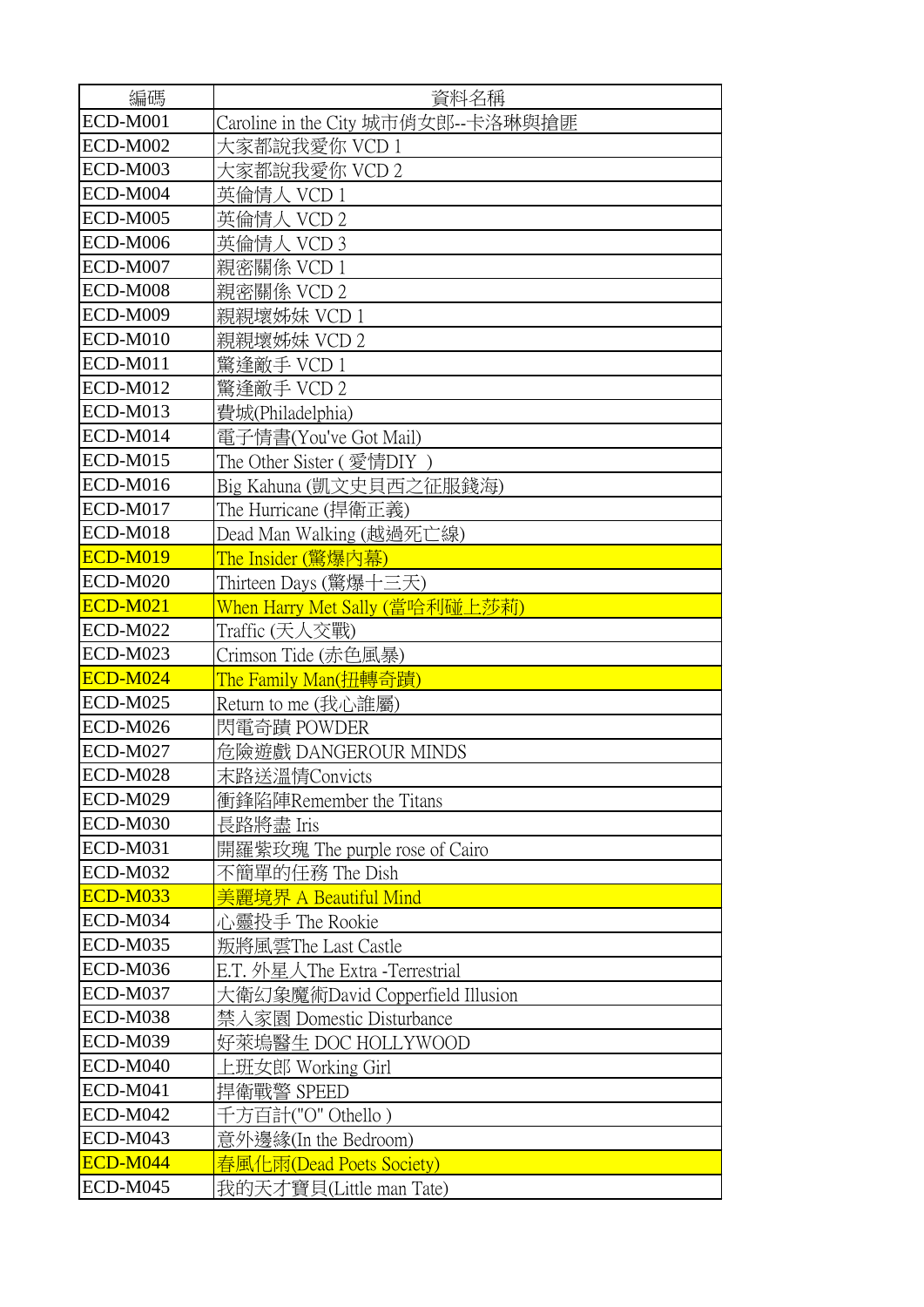| ECD-M046        | 家有傑克(Jack)                         |
|-----------------|------------------------------------|
| ECD-M047        | 美國情緣(Serendipity)                  |
| <b>ECD-M048</b> | 男人百分百(What Women Want)             |
| <b>ECD-M049</b> | 女孩第一名(Where the Heart Is)          |
| <b>ECD-M050</b> | 暗潮洶湧(The Contender)                |
| <b>ECD-M051</b> | 六人行 FRIENDS series 1.episodes1-8   |
| <b>ECD-M052</b> | 六人行 FRIENDS series 1.episodes9-16  |
| <b>ECD-M053</b> | 六人行 FRIENDS series 1.episodes17-24 |
| <b>ECD-M054</b> | 六人行 FRIENDS series 2.episodes1-8   |
| <b>ECD-M055</b> | 六人行 FRIENDS series 2.episodes9-16  |
| <b>ECD-M056</b> | 六人行 FRIENDS series 2.episodes17-24 |
| <b>ECD-M057</b> | 六人行 FRIENDS series 3.episodes1-8   |
| <b>ECD-M058</b> | 六人行 FRIENDS series 3.episodes9-16  |
| <b>ECD-M059</b> | └行 FRIENDS series 3.episodes17-24  |
| <b>ECD-M060</b> | 我的希臘婚禮MY BIG FAT GREEK WEDDING     |
| <b>ECD-M061</b> | 英烈的歲月MEMPHIS BELLE                 |
| <b>ECD-M062</b> | 探戈與金錢TANGO & CASH                  |
| <b>ECD-M063</b> | 養子不教誰之過REBEL WITHOUT A CAUSE       |
| <b>ECD-M064</b> | 我倆沒有明天BONNIE AND CLYDE             |
| <b>ECD-M065</b> | 保送入學RISKY BUSINESS'S               |
| <b>ECD-M066</b> | 窈窕淑男TOOTSIE                        |
| <b>ECD-M067</b> | 永不妥協ERIN BROCKOVICH                |
| <b>ECD-M068</b> | 窈窕奶爸MRS.DOUBTFIRE                  |
| <b>ECD-M069</b> | 華爾街WALL STREET                     |
| ECD-M070        | 小鬼當家HOME ALONE                     |
| <b>ECD-M071</b> | 玫瑰戰爭                               |
| ECD-M072        | 莫斯科先生 MOSCOW ON THE HUDSON         |
| <b>ECD-M073</b> | 1997情色風暴 THE PEOPLE LARRY FLYNT    |
|                 |                                    |
| ECD-M074        | 小鬼當家2(紐約迷途)HOME ALONE2             |
| <b>ECD-M075</b> | 愛情叩應 THE TRUTH ABOUT CATS & DOGS   |
| <b>ECD-M076</b> | 成名在望 ALMOST FAMOUS                 |
| ECD-M077        | 殺無赦 UNFORGIVEN                     |
| ECD-M078        | 再世奇人 TIME AFTER TIME               |
| ECD-M079        | 美國派 AMERICAN PIE                   |
| <b>ECD-M080</b> | 失落的帝國 Atlantis The Lost Empire     |
| <b>ECD-M081</b> | 冰原歷險記 Ice Age                      |
| <b>ECD-M082</b> | 親親小媽 Stepmom                       |
| <b>ECD-M083</b> | 六人行 FRIENDS series4.episodes1-6    |
| ECD-M084        | 六人行 FRIENDS series4.episodes7-12   |
| <b>ECD-M085</b> | 六人行 FRIENDS series4.episodes13-18  |
| <b>ECD-M086</b> | FRIENDS series4.episodes19-23      |
| <b>ECD-M087</b> | 回到未來 Back to the Future            |
| <b>ECD-M088</b> | 回到未來2 Back to the Future2          |
| <b>ECD-M089</b> | 回到未來3 Back to the Future3          |
| <b>ECD-M090</b> | 芳齡13 Thirteen                      |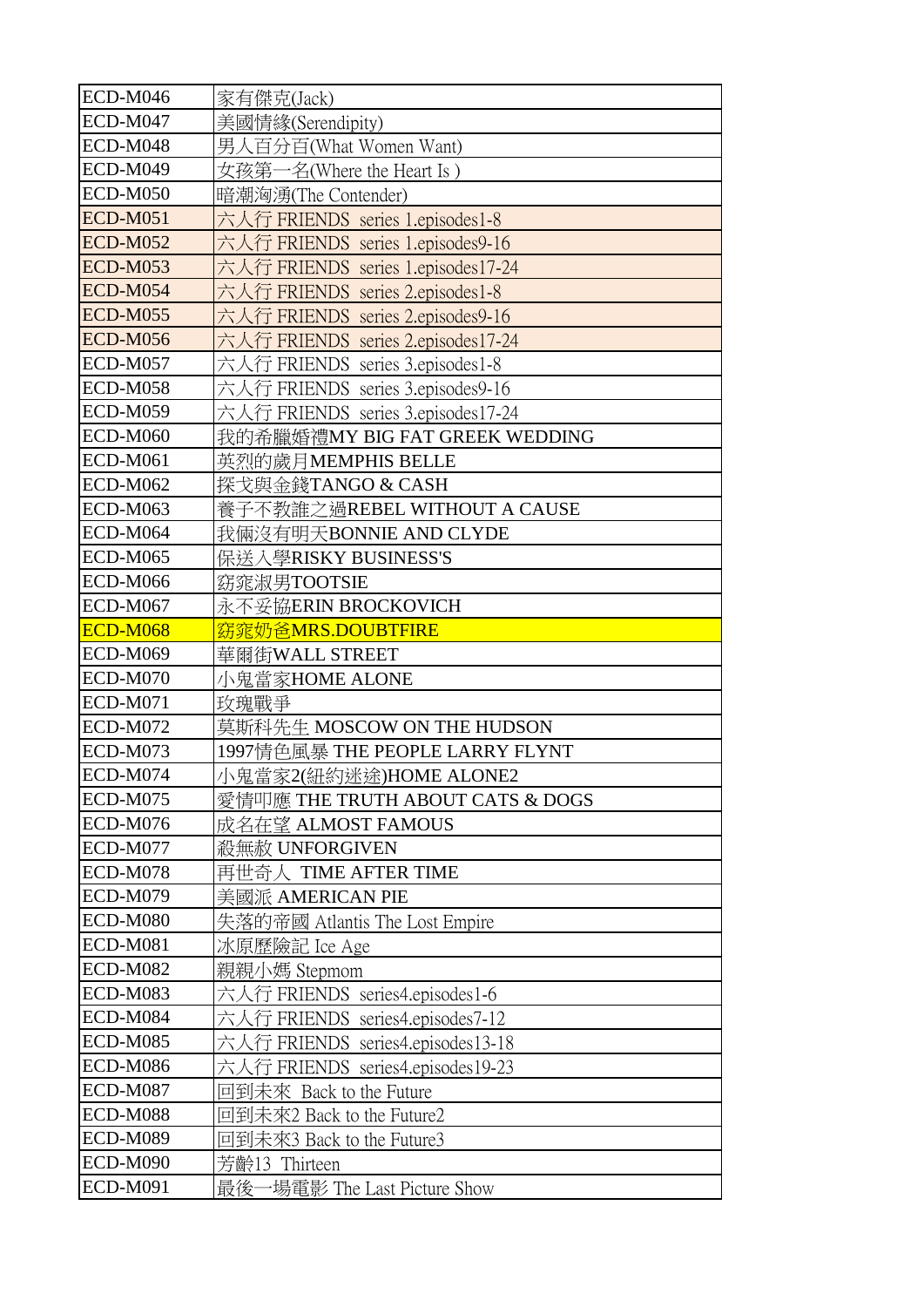| <b>ECD-M092</b> | 門當父不對 Meet the Parents                      |
|-----------------|---------------------------------------------|
| <b>ECD-M093</b> | 科倫拜校園事件 Bowling for Columbine               |
| ECD-M094        | 西雅圖夜未眠 Sleepless in Seattle                 |
| <b>ECD-M095</b> | 安妮霍爾 Annie Hall                             |
| ECD-M096        | 阿呆和阿瓜 Dumb and Dumber                       |
| <b>ECD-M097</b> | 怪獸電力公司 Monsters,Inc.(DVD1)                  |
| <b>ECD-M098</b> | 怪獸電力公司 Monsters,Inc.(DVD2)                  |
| <b>ECD-M099</b> | 靈異第六感 The Sixth sense(DVD1)                 |
| <b>ECD-M100</b> | 靈異第六感 The Sixth sense(DVD2)                 |
| <b>ECD-M101</b> | Live ABC互動電影院【男人百分百】CD1                     |
| <b>ECD-M102</b> | Live ABC互動電影院【男人百分百】CD2                     |
| <b>ECD-M103</b> | Live ABC互動電影院【男人百分百<br>ICD3                 |
| <b>ECD-M104</b> | Live ABC互動電影院【扭轉奇蹟】<br>CD <sub>1</sub>      |
| <b>ECD-M105</b> | Live ABC互動電影院【扭轉奇蹟】<br>CD2                  |
| <b>ECD-M106</b> | Live ABC互動電影院【扭轉奇蹟】CD3                      |
| <b>ECD-M107</b> | 六人行 FRIENDS series5.episodes1-7(故障)         |
| <b>ECD-M108</b> | └行 FRIENDS series5.episodes8-13             |
| <b>ECD-M109</b> | 六丿<br>人行 FRIENDS series5.episodes 21-23     |
| <b>ECD-M110</b> | 六人行 FRIENDS series5.episodes19-23           |
| <b>ECD-M111</b> | 六人行 FRIENDS series6episodes1-6              |
| <b>ECD-M112</b> | 行 FRIENDS series6.episodes7-12              |
| <b>ECD-M113</b> | FRIENDS series6.episodes13-19               |
| <b>ECD-M114</b> | FRIENDS series6.episodes20-25<br>T          |
| <b>ECD-M115</b> | FRIENDS series7episodes1-6<br>バノ            |
| <b>ECD-M116</b> | 六人行<br>FRIENDS series7.episodes7-12         |
| <b>ECD-M117</b> | FRIENDS series7.episodes13-18               |
| <b>ECD-M118</b> | FRIENDS series7.episodes19-23               |
| <b>ECD-M119</b> | 六人行 FRIENDS series8episodes1-6              |
| <b>ECD-M120</b> | 六人行 FRIENDS series8.episodes7-12            |
| <b>ECD-M121</b> | 六人行 FRIENDS series8.episodes13-18           |
| <b>ECD-M122</b> | 行 FRIENDS series8.episodes19-23             |
| <b>ECD-M123</b> | └行 FRIENDS series9 episodes1-6              |
| <b>ECD-M124</b> | 六人行 FRIENDS series9.episodes7-12            |
| <b>ECD-M125</b> | 六人行 FRIENDS series9.episodes13-18           |
| ECD-M126        | 六人行 FRIENDS series9.episodes19-23           |
| <b>ECD-M127</b> | 歌劇魅影 The PHANTOM of the OPERA(CD1)          |
| <b>ECD-M128</b> | 歌劇魅影 The PHANTOM of the OPERA(CD2)          |
| <b>ECD-M129</b> | 歌劇魅影 The PHANTOM of the OPERA(CD3)          |
| <b>ECD-M130</b> | 白宮風雲 THE WEST WING 【1】 CD1                  |
|                 | side A episodes 1-4 side B episodes 5-8     |
| <b>ECD-M131</b> | 白宮風雲 THE WEST WING 【1】 CD2                  |
|                 | side A episodes 9-12 side B episodes 13-16  |
| <b>ECD-M132</b> | 白宮風雲 THE WEST WING 【1】 CD3                  |
|                 | side A episodes 17-19 side B episodes 20-22 |
| <b>ECD-M133</b> | 白宮風雲 THE WEST WING 【1】 CD4                  |
|                 | SPECIAL FEATURES                            |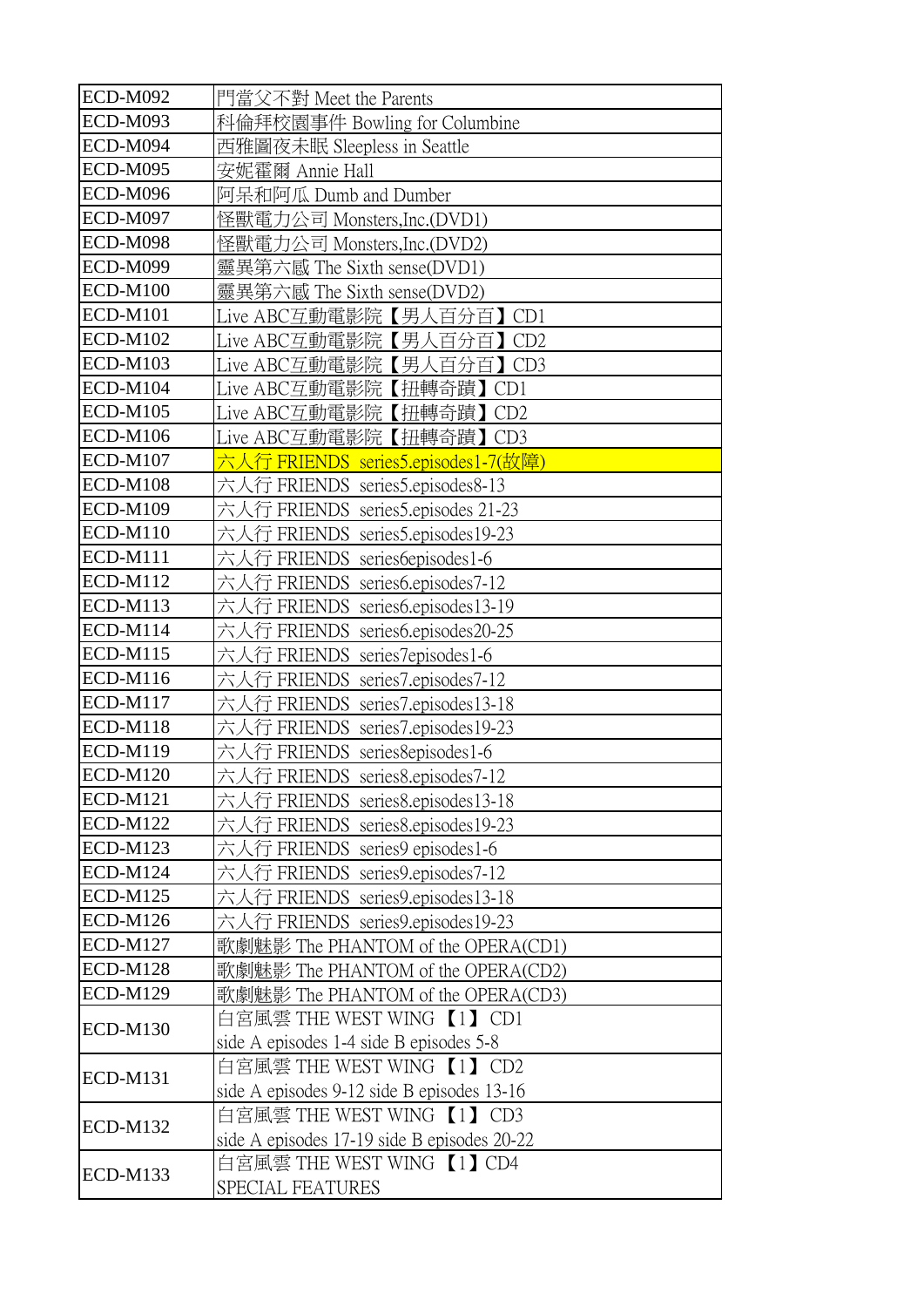| <b>ECD-M134</b> | 波莉安娜 POLLYANNA                            |
|-----------------|-------------------------------------------|
| <b>ECD-M135</b> | 明天過後 The Day After Tomorrow               |
| <b>ECD-M136</b> | 下一站,幸福 The Station Agent                  |
| <b>ECD-M137</b> | 精靈總動員ELF                                  |
| <b>ECD-M138</b> | 六人行 FRIENDS series10 episodes1-6          |
| <b>ECD-M139</b> | 六人行 FRIENDS series10 episodes7-12         |
| <b>ECD-M140</b> | 六人行 FRIENDS series10 episodes13-17        |
| <b>ECD-M141</b> | 六人行 FRIENDS series10 Special Features     |
| <b>ECD-M142</b> | 艾莉的異想世界 Ally McBeal serson One 1-3        |
| <b>ECD-M143</b> | 艾莉的異想世界 Ally McBeal serson One 4-7        |
| <b>ECD-M144</b> | 艾莉的異想世界 Ally McBeal serson One 8-11       |
| <b>ECD-M145</b> | 艾莉的異想世界 Ally McBeal serson One 12-15      |
| <b>ECD-M146</b> | 艾莉的異想世界 Ally McBeal serson One 16-19      |
| <b>ECD-M147</b> | 艾莉的異想世界 Ally McBeal serson One 20-22      |
| <b>ECD-M148</b> | 超人特攻隊 The INCREDIBLES                     |
| <b>ECD-M149</b> | 迎向黎明 Dawn Anna                            |
| <b>ECD-M150</b> | 北極特快車 The Polar Express                   |
| <b>ECD-M151</b> | 芝加哥 CHICAGO                               |
| <b>ECD-M152</b> | 吉屋出租 RENT                                 |
| <b>ECD-M153</b> | 鴿戰總動員 VALIANT                             |
| <b>ECD-M154</b> | 亂世浮生 The CRYING GAME                      |
| <b>ECD-M155</b> | 巧克力冒險工廠 Charlie Chocolate Factor          |
| <b>ECD-M156</b> | 安隆風暴 Enron: the Smsrtest Guys in the room |
| <b>ECD-M157</b> | 快樂舞年級 Mad Hot Ballroom                    |
| <b>ECD-M158</b> | 微軟英雄 Pirates of Silicon Valley            |
| <b>ECD-M159</b> | 往日情懷 The Way We Were                      |
| <b>ECD-M160</b> | 浩劫重生 Cast Away                            |
| <b>ECD-M161</b> | 麥田捕手的女孩 The Good Girl                     |
| <b>ECD-M162</b> | 航站情緣 The Terminal                         |
| <b>ECD-M163</b> | 楚門的世界 The TRUMAN Show                     |
| <b>ECD-M164</b> | 證人 Witness                                |
| <b>ECD-M165</b> | 意外的人生 Regarding Henry                     |
| <b>ECD-M166</b> | 校園風雲 School Ties                          |
| <b>ECD-M167</b> | 唐人街 Chinatown                             |
| <b>ECD-M168</b> | 悲憐上帝的 女兒 Children of a Lesser god         |
| <b>ECD-M169</b> | 當哈利碰到莎莉When Harry met Sally               |
| <b>ECD-M170</b> | 美麗境界A beautiful Mind(CD1&CD2)             |
| <b>ECD-M171</b> | 大家都愛雷蒙 【第1季】1-10 CD1                      |
|                 | Everybody Loves Raymond                   |
| <b>ECD-M172</b> | 大家都愛雷蒙 【第1季】1-10 CD2                      |
|                 | Everybody Loves Raymond                   |
| <b>ECD-M173</b> | 大家都愛雷蒙 【第1季】11-19 CD1                     |
|                 | Everybody Loves Raymond                   |
| <b>ECD-M174</b> | 大家都愛雷蒙 【第1季】11-19 CD2                     |
|                 | Everybody Loves Raymond                   |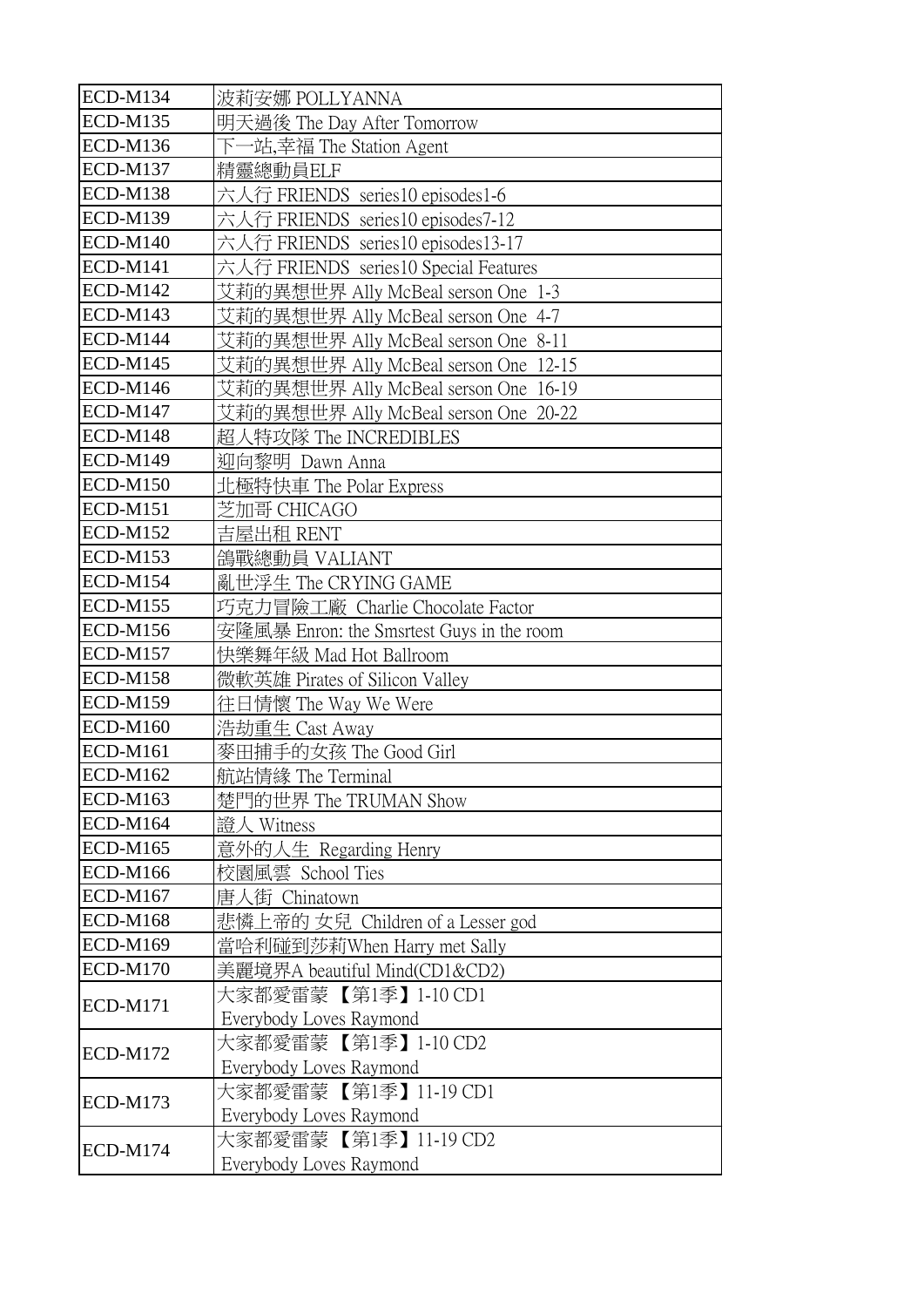| <b>ECD-M175</b> | 大家都愛雷蒙【第1季】20-22<br>Everybody Loves Raymond      |
|-----------------|--------------------------------------------------|
| <b>ECD-M176</b> | 大家都愛雷蒙 【第2季】1-10 CD1<br>Everybody Loves Raymond  |
| <b>ECD-M177</b> | 大家都愛雷蒙 【第2季】1-10 CD2<br>Everybody Loves Raymond  |
| <b>ECD-M178</b> | 大家都愛雷蒙 【第2季】11-20 CD1<br>Everybody Loves Raymond |
| <b>ECD-M179</b> | 大家都愛雷蒙 【第2季】11-20 CD2<br>Everybody Loves Raymond |
| <b>ECD-M180</b> | 大家都愛雷蒙 【第2季】21-25<br>Everybody Loves Raymond     |
| <b>ECD-M181</b> | 白宮風雲【第2季】1-8 CD1<br>The West Wing                |
| <b>ECD-M182</b> | 白宮風雲【第2季】1-8 CD2<br>The West Wing                |
| <b>ECD-M183</b> | 白宮風雲【第2季】 9-16 CD1<br>The West Wing              |
| <b>ECD-M184</b> | 白宮風雲【第2季】9-16 CD2<br>The West Wing               |
| <b>ECD-M185</b> | 白宮風雲【第2季】17-22 CD1<br>The West Wing              |
| <b>ECD-M186</b> | 白宮風雲【第2季】17-22 CD2<br>The West Wing              |
| <b>ECD-M187</b> | 白宮風雲【第2季】Special Features 花絮<br>The West Wing    |
| <b>ECD-M188</b> | 急診室的春天【第1季】1-6 CD1<br>ER                         |
| <b>ECD-M189</b> | 急診室的春天【第1季】1-6 CD2<br>ER                         |
| <b>ECD-M190</b> | 急診室的春天【第1季】7-14 CD1<br>ER                        |
| <b>ECD-M191</b> | 急診室的春天【第1季】7-14 CD2<br>ER                        |
| <b>ECD-M192</b> | 急診室的春天【第1季】15-22 CD1<br>ER                       |
| <b>ECD-M193</b> | 急診室的春天【第1季】15-22 CD2<br>ER                       |
| <b>ECD-M194</b> | 急診室的春天【第1季】23-24 & Special Features<br>花絮 ER     |
| <b>ECD-M195</b> | 誰是接班人【第1季】1-4 CD1<br>The Apprentice              |
| <b>ECD-M196</b> | 誰是接班人【第1季】1-4 CD2<br>The Apprentice              |
| <b>ECD-M197</b> | 誰是接班人 【第1季】5-8 CD1<br>The Apprentice             |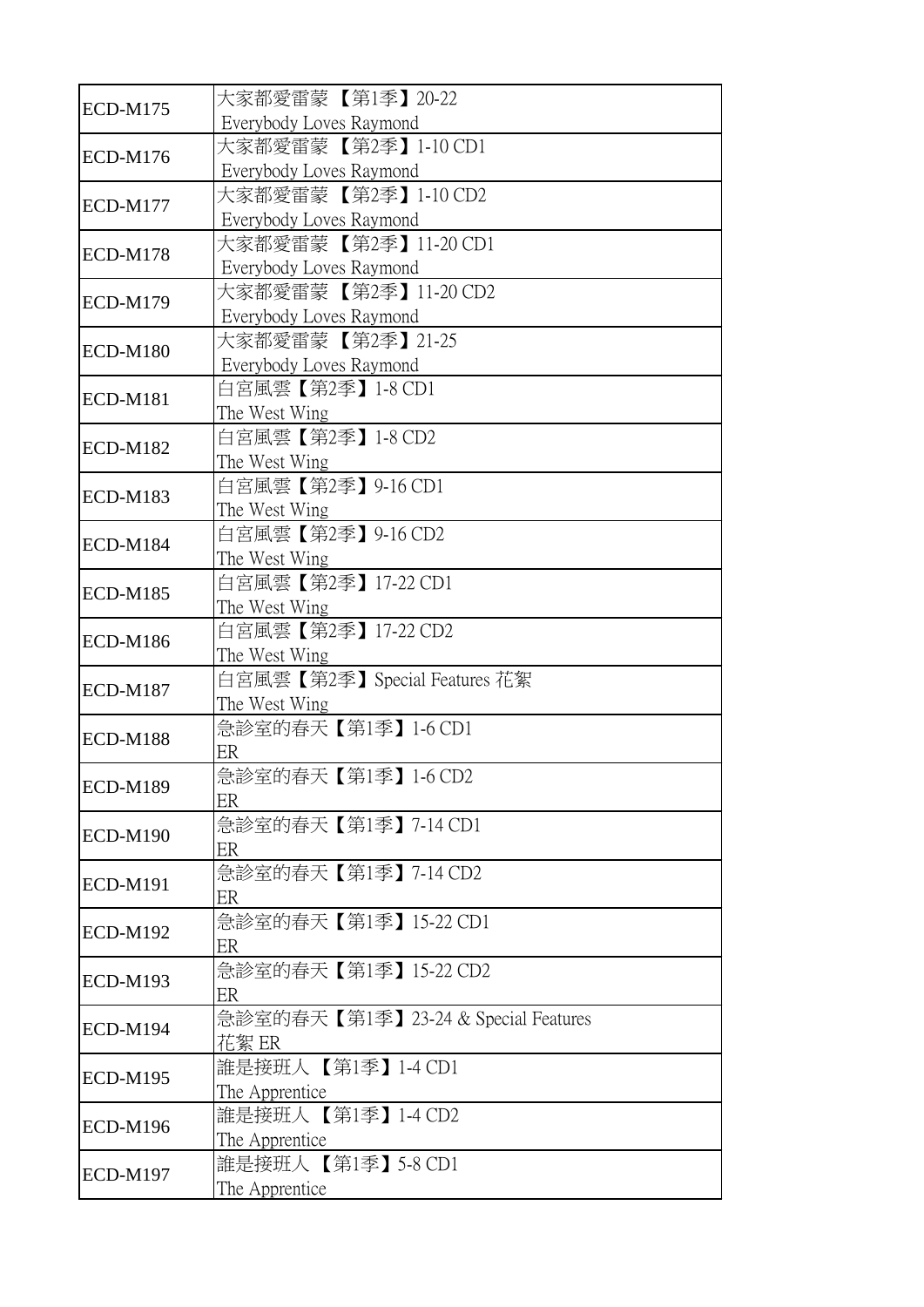| <b>ECD-M198</b> | 誰是接班人【第1季】5-8 CD2<br>The Apprentice             |
|-----------------|-------------------------------------------------|
| <b>ECD-M199</b> | 誰是接班人【第1季】9-12 CD1<br>The Apprentice            |
| <b>ECD-M200</b> | 誰是接班人【第1季】9-12 CD2<br>The Apprentice            |
| <b>ECD-M201</b> | 誰是接班人【第1季】13-15 CD1<br>The Apprentice           |
| <b>ECD-M202</b> | 誰是接班人【第1季】13-15 CD2<br>The Apprentice           |
| <b>ECD-M203</b> | 犯罪現場-紐約【第1季】1.1-1.6 CD1<br>CSI:NY               |
| ECD-M204        | 犯罪現場-紐約【第1季】1.1-1.6 CD2<br>CSI:NY               |
| <b>ECD-M205</b> | 犯罪現場-紐約【第1季】1.7-1.12 CD1<br>CSI:NY              |
| <b>ECD-M206</b> | 犯罪現場-紐約【第1季】1.7-1.12 CD2<br>CSI:NY              |
| <b>ECD-M207</b> | 犯罪現場-紐約【第1季】1.13-1.18 CD1<br>CSI:NY             |
| <b>ECD-M208</b> | 犯罪現場-紐約【第1季】1.13-1.18 CD2<br>CSI:NY             |
| <b>ECD-M209</b> | 犯罪現場-紐約【第1季】1.19-1.23 CD1<br>CSI:NY             |
| <b>ECD-M210</b> | 犯罪現場-紐約【第1季】1.19-1.23 CD2<br>CSI:NY             |
| <b>ECD-M211</b> | 歌舞青春 High School Musical                        |
| <b>ECD-M212</b> | 夏綠蒂的網 Charlotte's Web                           |
| <b>ECD-M213</b> | 不願面對的真相 An Inconvenient Truth                   |
| <b>ECD-M214</b> | 疑雲殺機The Constant gardener                       |
| <b>ECD-M215</b> | 疑雲殺機The Constant gardener<br>(考題及重點整理)          |
| <b>ECD-M216</b> | 珍奧斯汀的戀愛教室The Jane Austen Book Club              |
| <b>ECD-M217</b> | 珍奧斯汀的戀愛教室The Jane Austen Book Club<br>(考題及重點整理) |
| <b>ECD-M218</b> | 辛普森家電影版 The Simpsons Movie                      |
| <b>ECD-M219</b> | 辛普森家電影版 The Simpsons Movie<br>(考題及重點整理)         |
| <b>ECD-M220</b> | 27件禮服的秘密 27 Dresses                             |
| <b>ECD-M221</b> | 27件禮服的秘密 27 Dresses(考題及重點整理)                    |
| <b>ECD-M222</b> | 斷背山 Brokeback Mountain CD-1                     |
| <b>ECD-M223</b> | 斷背山 Brokeback Mountain CD-2                     |
| <b>ECD-M224</b> | 斷背山 Brokeback Mountain (考題及重點整理)                |
| <b>ECD-M225</b> | 香水 Perfume CD-1                                 |
| <b>ECD-M226</b> | 香水 Perfume CD-2                                 |
| <b>ECD-M227</b> | 香水 Perfume (考題及重點整理)                            |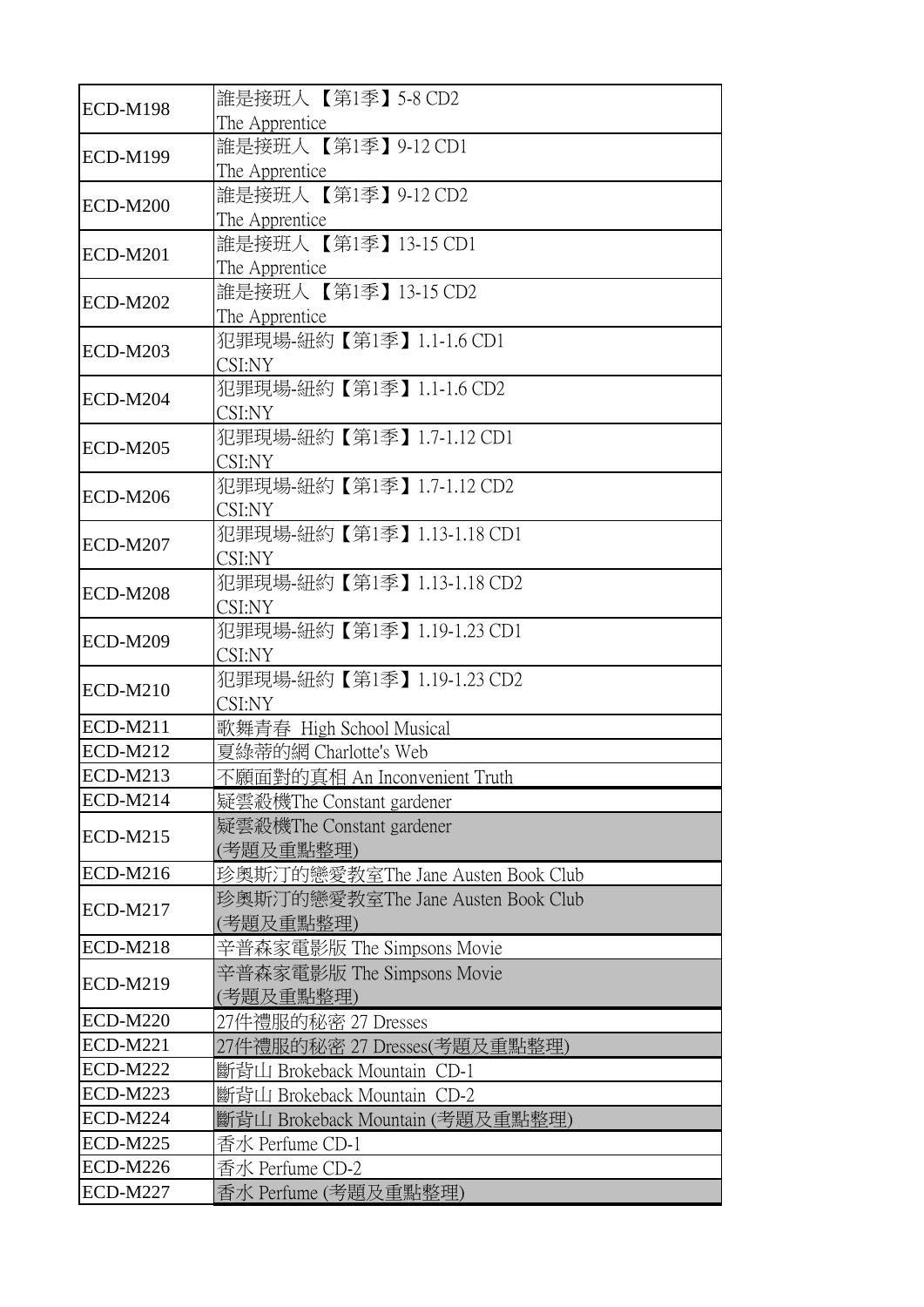| <b>ECD-M228</b> | 面子 Saving Face                          |
|-----------------|-----------------------------------------|
| <b>ECD-M229</b> | 面子 Saving Face(考題及重點整理)                 |
| <b>ECD-M230</b> | 達文西的秘密 Searching for Da Vinci's Secret  |
| <b>ECD-M231</b> | 帝國毁滅 Downfall                           |
| <b>ECD-M232</b> | 我的夏日戀曲 Summer Storm                     |
| <b>ECD-M233</b> | 越獄風雲 第1季 Prisonbreak CD1 episodes 1-4   |
| <b>ECD-M234</b> | 越獄風雲 第1季 Prisonbreak CD2 episodes 5-8   |
| <b>ECD-M235</b> | 越獄風雲 第1季 Prisonbreak CD3 episodes 9-12  |
| <b>ECD-M236</b> | 越獄風雲 第1季 Prisonbreak CD4 episodes 13-16 |
| <b>ECD-M237</b> | 越獄風雲 第1季 Prisonbreak CD5 episodes 17-20 |
| <b>ECD-M238</b> | 越獄風雲 第1季 Prisonbreak CD6 episodes 21-22 |
| <b>ECD-M239</b> | 家庭主夫奧利佛 第1季                             |
|                 | jamie at home CD1 episodes 1-7          |
| <b>ECD-M240</b> | 家庭主夫奧利佛 第1季                             |
|                 | jamie at home CD2 episodes 8-13         |
| <b>ECD-M241</b> | 失落的小鎮 Empire Falls CD1                  |
| <b>ECD-M242</b> | 失落的小鎮 Empire Falls CD2                  |
| <b>ECD-M243</b> | 俏媽新上路 CD1 episodes 1-7                  |
|                 | the new adventures of old christine     |
| <b>ECD-M244</b> | 俏媽新上路 CD2 episodes 8-13                 |
|                 | the new adventures of old christine     |
| <b>ECD-M245</b> | 孤雛淚 Oliver Twist                        |
| <b>ECD-M246</b> | 孤雛淚Oliver Twist (考題及重點整理)               |
| <b>ECD-M247</b> | 神鬼剋星 The Brothers Grimm CD1             |
| <b>ECD-M248</b> | 神鬼剋星 The Brothers Grimm CD2             |
| <b>ECD-M249</b> | 神鬼剋星 The Brothers Grimm (考題及重點整理)       |
| <b>ECD-M250</b> | 美麗待續 an Unfinished Life                 |
| <b>ECD-M251</b> | 美麗待續 an Unfinished Life (考題及重點整理)       |
| <b>ECD-M252</b> | 虛擬偶像 Simone                             |
| <b>ECD-M253</b> | 虛擬偶像 Simone (考題及重點整理)                   |
| <b>ECD-M254</b> | 他不笨,他是我爸爸 I am Sam CD1                  |
| <b>ECD-M255</b> | 他不笨,他是我爸爸 I am Sam CD2                  |
| <b>ECD-M256</b> | 他不笨,他是我爸爸 I am Sam (考題及重點整理)            |
| <b>ECD-M257</b> | 拼出真愛 Bee Season                         |
| <b>ECD-M258</b> | 拼出真愛 Bee Season (考題及重點整理)               |
| <b>ECD-M259</b> | 哈利波特4 火盃的考驗                             |
|                 | Harry Potter and the Goblet of Fire CD1 |
| <b>ECD-M260</b> | 哈利波特4 火盃的考驗                             |
|                 | Harry Potter and the Goblet of Fire CD2 |
| <b>ECD-M261</b> | 哈利波特4 火盃的考驗 (考題及重點整理)                   |
|                 | Harry Potter and the Goblet of Fire     |
| <b>ECD-M262</b> | 大公司小老闆 In Good Company                  |
| <b>ECD-M263</b> | 大公司小老闆 In Good Company(考題及重點整理)         |
| <b>ECD-M264</b> | 金牌製作人 The Producers                     |
| <b>ECD-M265</b> | 金牌製作人 The Producers (考題及重點整理)           |
| <b>ECD-M266</b> | 快樂腳 Happy Feet                          |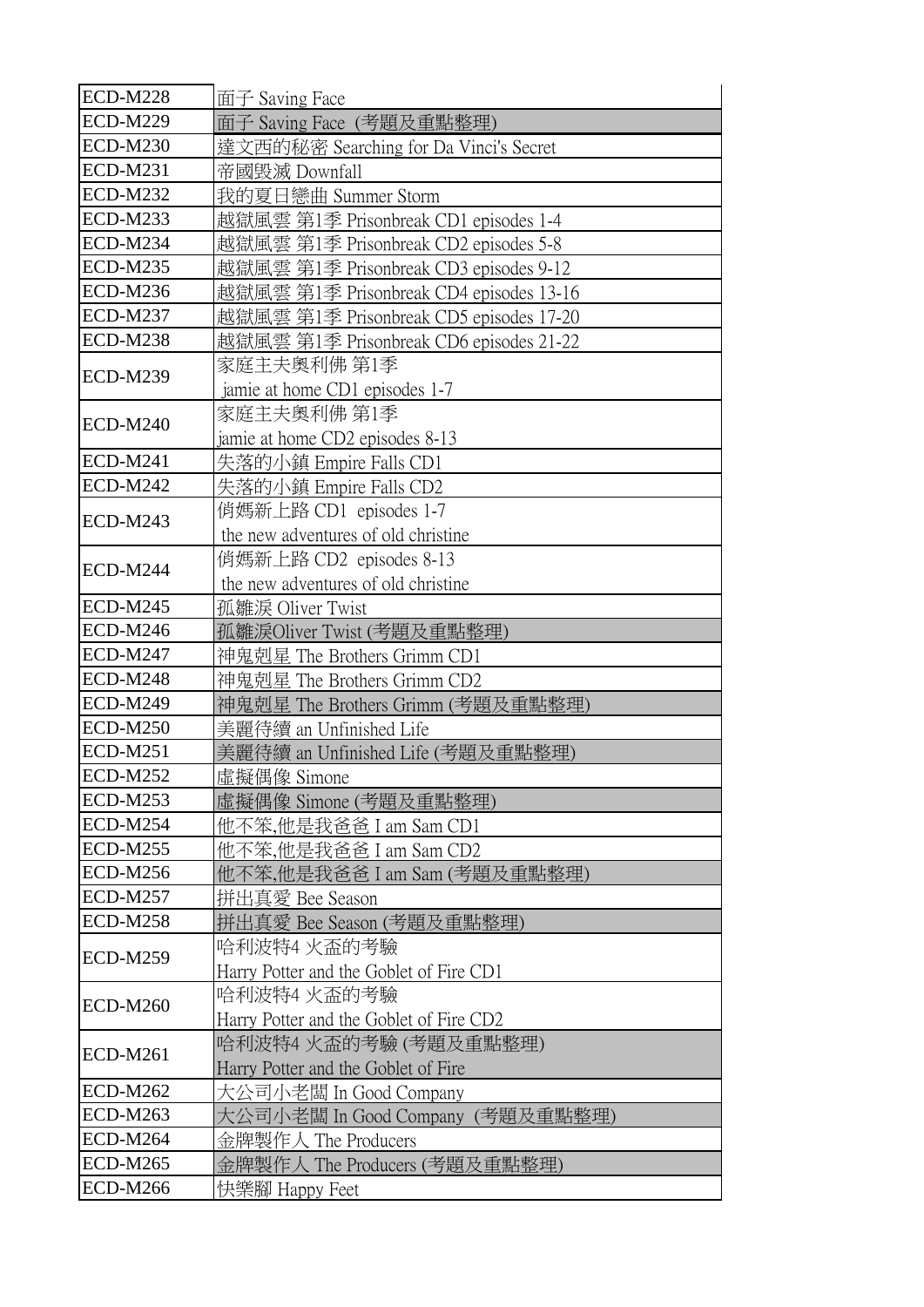| <b>ECD-M267</b> | 快樂腳 Happy Feet (考題及重點整理)                                            |
|-----------------|---------------------------------------------------------------------|
| <b>ECD-M268</b> | 國王人馬 All the King's Men                                             |
| <b>ECD-M269</b> | 國王人馬 All the King's Men (考題及重點整理)                                   |
| <b>ECD-M270</b> | コ白人生 Stranger than Fiction                                          |
| <b>ECD-M271</b> | 口白人生 Stranger than Fiction(考題及重點整理)                                 |
| <b>ECD-M272</b> | 血鑽石 Blood Diamond CD1                                               |
| <b>ECD-M273</b> | 血鑽石 Blood Diamond CD2                                               |
| ECD-M274        | 血鑽石 Blood Diamond(考題及重點整理)                                          |
| <b>ECD-M275</b> | 當幸福來敲門 The Pursuit of Happyness                                     |
| <b>ECD-M276</b> | 當幸福來敲門<br>The Pursuit of Happyness (考題及重點整理)                        |
| <b>ECD-M277</b> | 瞞天過海 :13王牌 Ocean's Thirteen                                         |
| <b>ECD-M278</b> | 瞞天過海:13王牌 Ocean's Thirteen(考題及重點整理)                                 |
| <b>ECD-M279</b> | 哈利波特: 鳳凰會的密令<br>Harry Potter and the order of the Phoenix CD1       |
| <b>ECD-M280</b> | 哈利波特: 鳳凰會的密令<br>Harry Potter and the order of the Phoenix CD2       |
| <b>ECD-M281</b> | 哈利波特: 鳳凰會的密令 (考題及重點整理)<br>Harry Potter and the order of the Phoenix |
| <b>ECD-M282</b> | 決勝21點 21                                                            |
| <b>ECD-M283</b> | 決勝21點 21(考題及重點整理)                                                   |
| <b>ECD-M284</b> | 為你鐘情 Walk the line                                                  |
| <b>ECD-M285</b> | 為你鐘情 Walk the line(考題及重點整理)                                         |
| <b>ECD-M286</b> | 黑暗騎士 The dark Knight                                                |
| <b>ECD-M287</b> | 黑暗騎士 The dark Knight(特別收錄幕後花絮)                                      |
| <b>ECD-M288</b> | 黑暗騎士 The dark Knight(考題及重點整理)                                       |
| <b>ECD-M289</b> | 頂尖對決 The Prestige                                                   |
| <b>ECD-M290</b> | 頂尖對決 The Prestige(考題及重點整理)                                          |
| <b>ECD-M291</b> | 醜聞筆記 Notes on a Scandal                                             |
| <b>ECD-M292</b> | 醜聞筆記 Notes on a Scandal (考題及重點整理)                                   |
| <b>ECD-M293</b> | ·路玩到掛 The Bucket List                                               |
| <b>ECD-M294</b> | 路玩到掛 The Bucket List(考題及重點整理)                                       |
| <b>ECD-M295</b> | 正義捍將 Street Kings                                                   |
| <b>ECD-M296</b> | 正義捍將 Street Kings(考題及重點整理)                                          |
| <b>ECD-M297</b> | 把愛找回來 August Rush                                                   |
| <b>ECD-M298</b> | 把愛找回來 August Rush(考題及重點整理)                                          |
| <b>ECD-M299</b> | 我的火星小孩 Martian Child                                                |
| <b>ECD-M300</b> | 我的火星小孩 Martian Child(考題及重點整理)                                       |
| <b>ECD-M301</b> | 班傑明的奇幻旅程<br>The Curious case of Benjamin Button                     |
| <b>ECD-M302</b> | 班傑明的奇幻旅程 The Curious case of Benjamin Button(考題及重<br>點整理)           |
| <b>ECD-M303</b> | 犯罪現場-紐約【第2季】2.01-2.03 CD1<br>CSI:NY                                 |
| <b>ECD-M304</b> | 犯罪現場-紐約【第2季】2.04-2.06 CD2<br>CSI:NY                                 |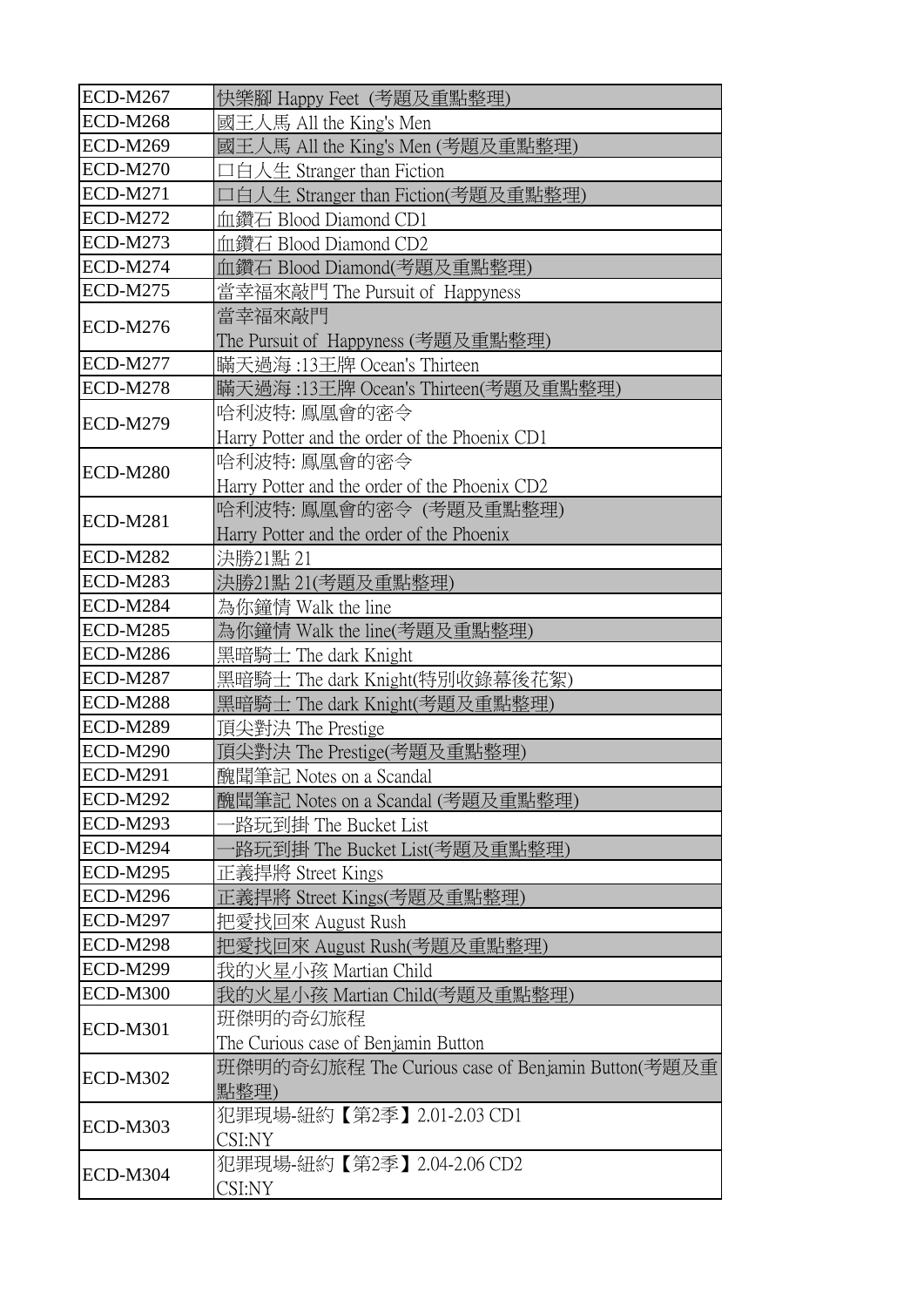| <b>ECD-M305</b> | 犯罪現場-紐約【第2季】2.07-2.09 CD3<br>CSI:NY        |
|-----------------|--------------------------------------------|
| <b>ECD-M306</b> | 犯罪現場-紐約【第2季】2.10-2.12 CD4<br>CSI:NY        |
| <b>ECD-M307</b> | 犯罪現場-紐約【第2季】2.13-2.15 CD5<br>CSI:NY        |
| <b>ECD-M308</b> | 犯罪現場-紐約【第2季】2.16-2.18 CD6<br>CSI:NY        |
| <b>ECD-M309</b> | 犯罪現場-紐約【第2季】2.19-2.21 CD7<br>CSI:NY        |
| <b>ECD-M310</b> | 犯罪現場-紐約【第2季】2.22-2.24 CD8<br>CSI:NY        |
| <b>ECD-M311</b> | 辛普森家庭 The Simpsons 第11季 CD1                |
| <b>ECD-M312</b> | 辛普森家庭 The Simpsons 第11季 CD2                |
| <b>ECD-M313</b> | 辛普森家庭 The Simpsons 第11季 CD3                |
| <b>ECD-M314</b> | 辛普森家庭 The Simpsons 第11季 CD4                |
| <b>ECD-M315</b> | 珍古德重返岡貝Jane Goodall's Return to Gombe      |
| <b>ECD-M316</b> | 誰是接班人-明星賽【第7季】1-2 CD1<br>The Apprentice    |
| <b>ECD-M317</b> | 誰是接班人-明星賽【第7季】 3-4 CD2<br>The Apprentice   |
| <b>ECD-M318</b> | 誰是接班人-明星賽【第7季】5-6 CD1<br>The Apprentice    |
| <b>ECD-M319</b> | 誰是接班人-明星賽【第7季】7-8 CD2<br>The Apprentice    |
| <b>ECD-M320</b> | 誰是接班人-明星賽【第7季】9-10 CD1<br>The Apprentice   |
| <b>ECD-M321</b> | 誰是接班人-明星賽 【第7季】11-12 CD2<br>The Apprentice |
| <b>ECD-M322</b> | 誰是接班人-明星賽【第7季】13-14 CD1<br>The Apprentice  |
| <b>ECD-M323</b> | 誰是接班人-明星賽 【第7季】 15 CD2<br>The Apprentice   |
| ECD-M324        | 衝擊效應 Crash                                 |
| <b>ECD-M325</b> | 深夜加油站遇見蘇格拉底 Peaceful Warrior               |
| <b>ECD-M326</b> | 黃石任務 Escape From Huang Shi                 |
| <b>ECD-M327</b> | 瑞秋要出嫁 Rachel Getting Married               |
| <b>ECD-M328</b> | 007首部曲-皇家夜總會Casino Royale                  |
| <b>ECD-M329</b> | 007首部曲-皇家夜總會Casino Royale                  |
| <b>ECD-M330</b> | 時空旅人 之妻The Time Traveler's Wife            |
| <b>ECD-M331</b> | 險路勿近 No Country for Old Men                |
| <b>ECD-M332</b> | 莎翁情史 Shakespeare in Love                   |
| <b>ECD-M333</b> | 馬利與我 Marley & Me 【CD1】                     |
| <b>ECD-M334</b> | 馬利與我 Marley & Me 【CD2】                     |
| <b>ECD-M335</b> | 即刻救援 Taken<br>$\overline{CD1}$             |
| <b>ECD-M336</b> | 即刻救援 Taken<br>$\text{CD2}$                 |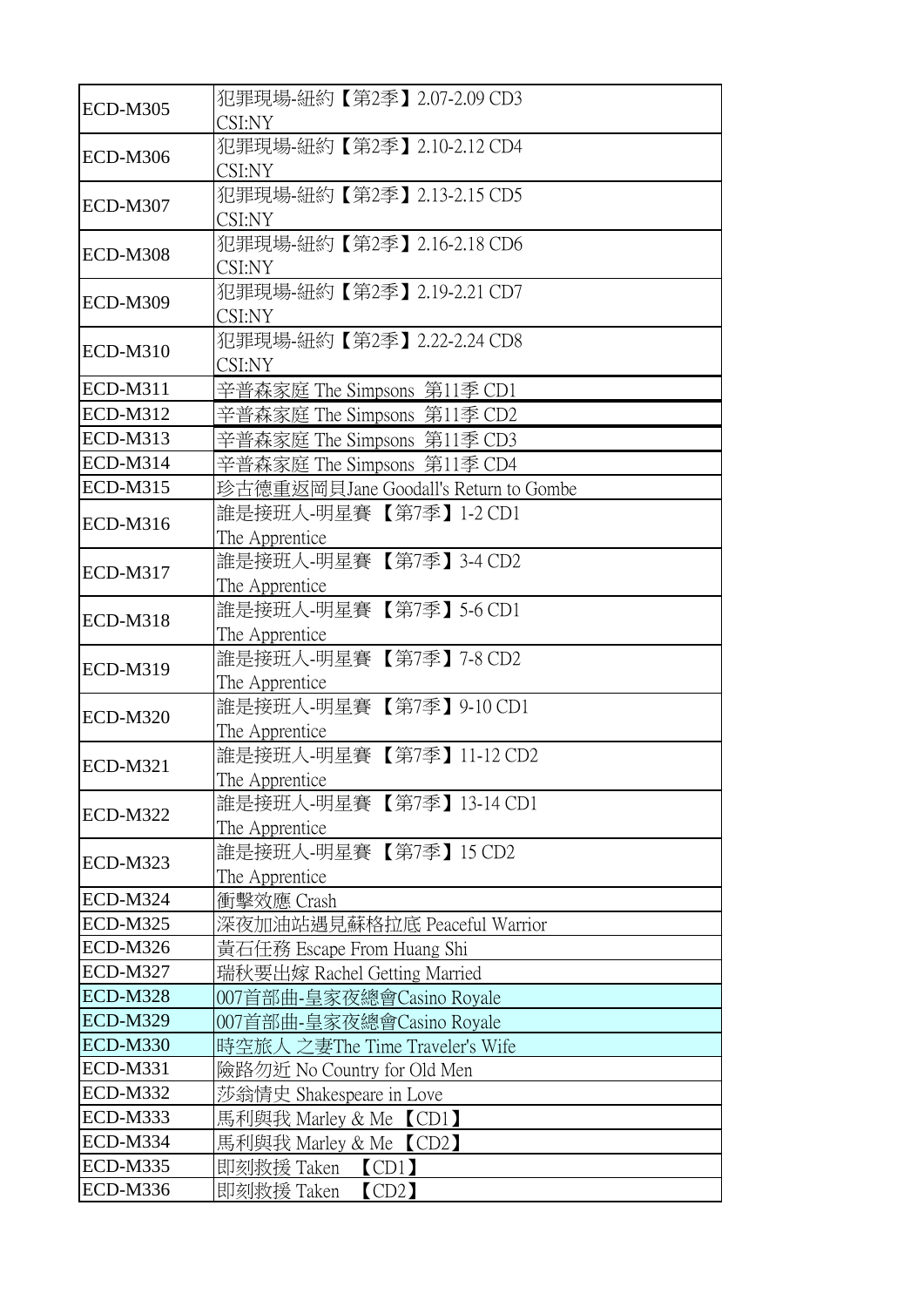| <b>ECD-M337</b> | 女佣變鳳凰 Maid in Manhattan                         |
|-----------------|-------------------------------------------------|
| <b>ECD-M338</b> | 奔騰年代 Seabiscuit                                 |
| <b>ECD-M339</b> | 辣媽辣妹 Freaky Friday                              |
| <b>ECD-M340</b> | 姚明來了 The Year of Yao                            |
| <b>ECD-M341</b> | 揮灑烈愛 Frida                                      |
| <b>ECD-M342</b> | 我愛貝克漢 Bend It Like Beckham                      |
| <b>ECD-M343</b> | 海底總動員 Finding Nemo 【CD1】                        |
| ECD-M344        | 海底總動員 Finding Nemo 【CD2】                        |
| <b>ECD-M345</b> | 社群網站 The Social Network 【CD1】                   |
| <b>ECD-M346</b> | 社群網站 The Social Network 【CD2】                   |
| <b>ECD-M347</b> | 社群網站 The Social Network (考題及重點整理)               |
| <b>ECD-M348</b> | 新娘大作戰 Bride Wars                                |
| <b>ECD-M349</b> | 新娘大作戰 Bride Wars (考題及重點整理)                      |
| <b>ECD-M350</b> | 小太陽的夢想 Kit Kittredge An American Girl           |
| <b>ECD-M351</b> | 小太陽的夢想 Kit Kittredge An American Girl (考題及重點整理) |
| <b>ECD-M352</b> | 最後14堂星期二的課 Thesdays With Morrie                 |
| <b>ECD-M353</b> | 舞動人生 Billy Elliot                               |
| <b>ECD-M354</b> | 我的左腳 My Left Foot                               |
| <b>ECD-M355</b> | 達賴的一生 Kundun                                    |
| <b>ECD-M356</b> | 天外奇蹟 UP                                         |
| <b>ECD-M357</b> | 玩具總動員1 Toy Story                                |
| <b>ECD-M358</b> | 玩具總動員2 Toy Story2                               |
| <b>ECD-M359</b> | 玩具總動員3 Toy Story3                               |
| <b>ECD-M360</b> | 聽媽媽的話 I Killed My Mother                        |
| <b>ECD-M361</b> | 天堂不遠 PARADISE NOW                               |
| <b>ECD-M362</b> | 搶救鯨魚大作戰 at the Edge of the World                |
| ECD-M363        | 梵谷-燃燒的眼睛 The Eyes of Van Gogh                   |
| ECD-M364        | 史密斯任務 Mr. &Mrs. Smith                           |
| ECD-M365        | 咖非正義 BLACK GOLD                                 |
| <b>ECD-M366</b> | 沃爾瑪--低價的代價 THE HIGH COST OF LOW PRICE           |
| ECD-M367        | 美利堅練習曲 10mph                                    |
| ECD-M368        | 功夫熊貓 KUNG FU PANDA                              |
| <b>ECD-M369</b> | 第3000支安打 CHASING 3000                           |
| <b>ECD-M370</b> | 福爾摩斯 SHERLOCK HOLMES dick1                      |
| <b>ECD-M371</b> | 福爾摩斯 SHERLOCK HOLMES dick2                      |
| <b>ECD-M372</b> | 王者之聲:宣戰時刻 The King's Speech                     |
| ECD-M373        | 世界是平的OUTSOURCED                                 |
| ECD-M374        | 珍奧斯汀(上)第1~2集                                    |
| <b>ECD-M375</b> | 珍奧斯汀(下)第3~4集                                    |
| ECD-M376        | 享受吧!一個人的旅行EAT PRAY LOVE                         |
| ECD-M377        | 聽不見的音符 music within                             |
| ECD-M378        | 為巴比祈禱Prayers for BOBBY                          |
| <b>ECD-M379</b> | 關鍵危機RENDITION                                   |
| ECD-M380        | 末世決戰                                            |
| <b>ECD-M381</b> | 煞不住 UNSTOPPABLE                                 |
| ECD-M382        | 全面啟動INCEPTION                                   |